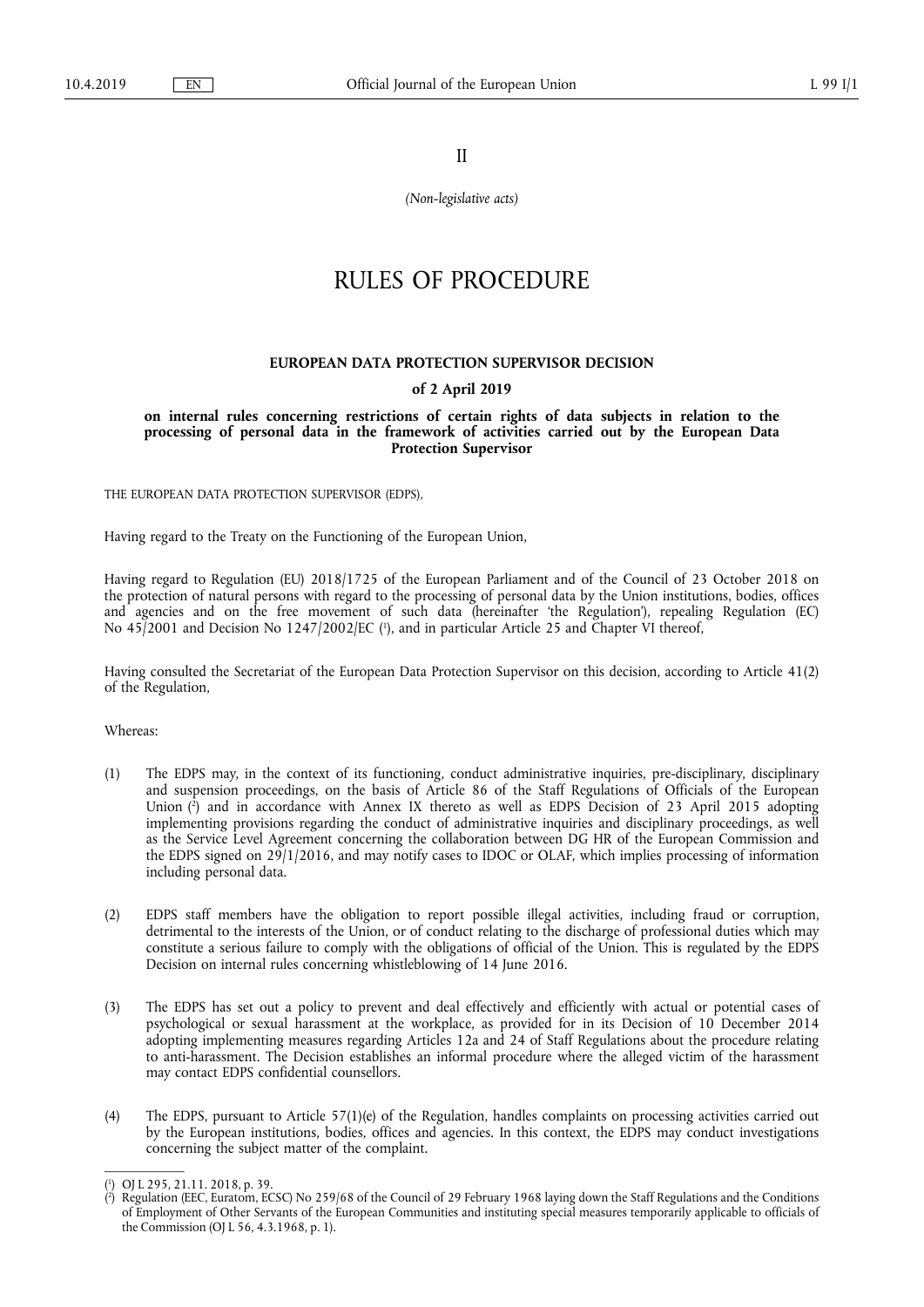- (5) The EDPS, pursuant to Article 57(1)(f) of the Regulation, conducts investigations on the application of the Regulation to verify compliance of EU institutions, bodies, offices and agencies.
- (6) The EDPS may conduct investigations on possible breaches of EUCI information, based on EDPS Decision of 18 February 2014 amending its rules on security for EUCI.
- (7) The EDPS may conduct audits on its activities. This is currently performed through the Internal Audit Service of the European Commission (IAS hereinafter), based on the Service Level Agreement signed on 1 June 2012, as renewed. It may also be conducted by the Internal Control Coordinator in its full capacity.
- (8) In the context of the tasks described in Recitals 1 to 7 the EDPS may provide and receive assistance and cooperation to and from other Union institutions, bodies, offices and agencies, as set in relevant service level agreements, memoranda of understanding and cooperation agreements.
- (9) The EDPS may provide and receive assistance and cooperation to and from third countries national authorities and international organisations, upon their request or by its own initiative, as provided for in Article 51 of the Regulation.
- (10) The EDPS may provide and receive assistance and cooperation to and from EU Member States public authorities, upon their request or by its own initiative.
- (11) Based on Article 58(4) of the Regulation, the EDPS can be involved in cases before the Court of Justice of the European Union either to refer a matter to the Court, or to defend EDPS challenged decisions or to intervene in cases relevant to its tasks.
- (12) In the context of the above-mentioned activities, the EDPS collects and processes relevant information and several categories of personal data, including identification data of a natural person, contact information, professional roles and tasks, information on private and professional conduct and performance, and financial data. The EDPS acts as data controller.
- (13) Adequate safeguards are in place to protect personal data and prevent them from accidental or unlawful access or transfer, both if they are stored in a physical or in an electronic environment. After processing, the data are retained in accordance with the applicable EDPS retention rules, as defined in data protection records based on Article 31 of the Regulation. At the end of the retention period, the case related information, including personal data, is deleted, anonymised or transferred to the historical archives.
- (14) Within this context, the EDPS is bound to fulfil its obligation to provide information to the data subjects in relation to the above processing activities and respect the rights of the data subjects, as laid down in the Regulation.
- (15) It may be necessary to reconcile the rights of data subjects pursuant to the Regulation with the needs of the above-mentioned activities, while fully respecting fundamental rights and freedoms of other data subjects. To that effect, Article 25 of the Regulation provides, under strict conditions, the possibility to restrict the application of Articles 14 to 20, 35 and 36, as well as Article 4 in so far as its provisions correspond to the rights and obligations provided for in Articles 14 to 20. In this case it is necessary to adopt internal rules under which the EDPS may restrict those rights in line with the same Article of the Regulation.
- (16) This might in particular be the case when providing information about the processing of personal data to the data subject at the preliminary assessment phase of an administrative enquiry or during the enquiry itself, prior to a possible dismissal of the case or a pre-disciplinary stage. In certain circumstances, providing such information might seriously affect the EDPS' capacity to conduct the enquiry in an effective way, whenever, for example, there is a risk that the person concerned destroys evidence or interferes with potential witnesses before they are interviewed. Furthermore, the EDPS might need to protect their rights and freedoms as well as the rights and freedoms of other persons involved.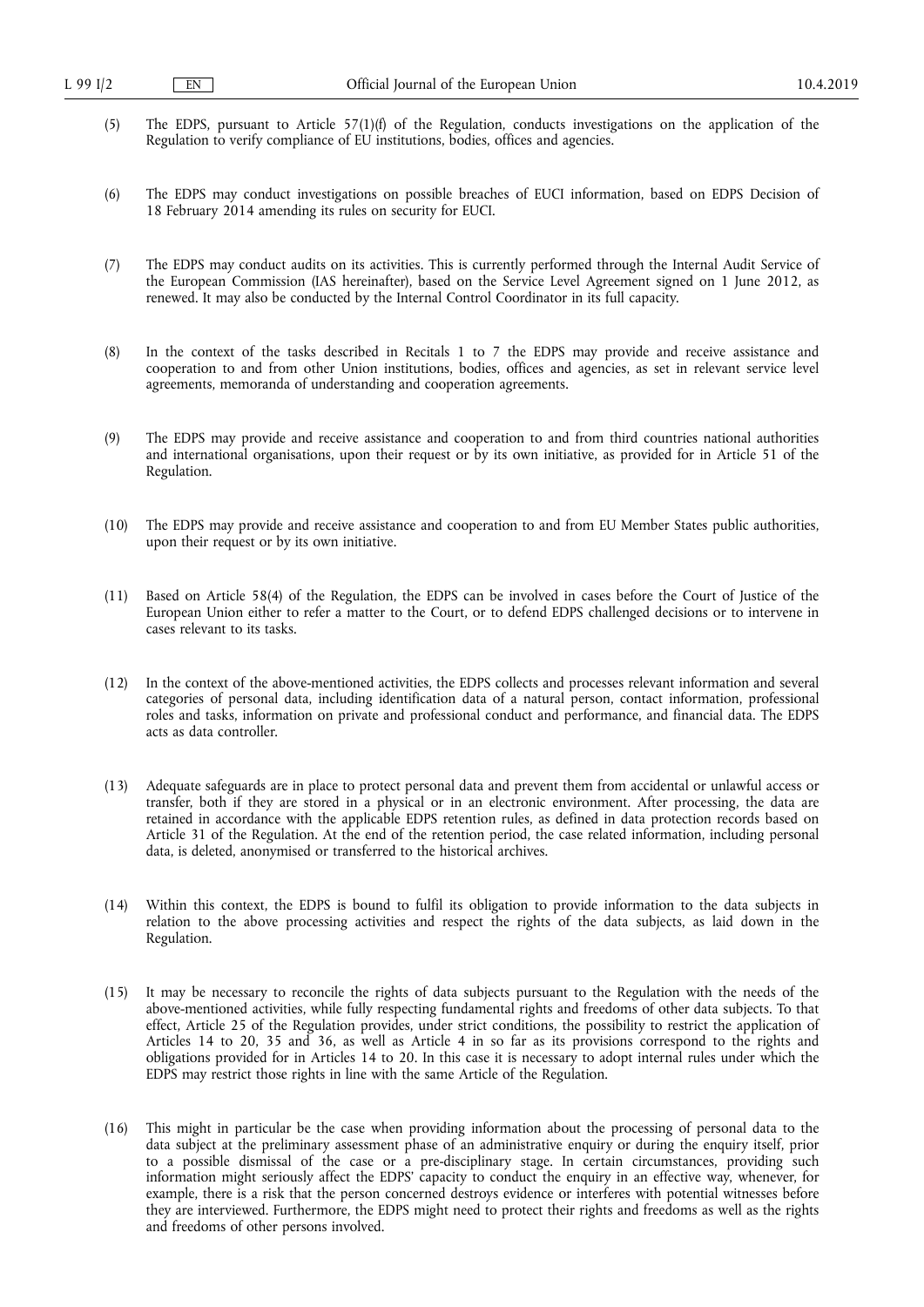- (17) It might be necessary to protect the confidentiality of a witness or a whistle-blower who has asked not to be identified. In such a case, the EDPS may decide to restrict access to the identity, statements and other personal data of the whistle-blower and other persons involved, in order to protect their rights and freedoms.
- (18) It might be necessary to protect the confidentiality of a staff member who has contacted EDPS confidential counsellors in the context of a harassment procedure. In such a case, the EDPS may decide to restrict access to the identity, statements and other personal data of the alleged victim, the alleged harasser and other persons involved, in order to protect their rights and freedoms.
- (19) When handling complaints on processing activities carried out by the European institutions, bodies, offices and agencies, the EDPS might, in certain circumstances, need to preserve the effectiveness of its inquiries and to protect, as necessary, persons involved and their rights and freedoms.
- (20) When conducting investigations on the application of the Regulation to verify compliance of EU institutions, bodies, offices and agencies with the Regulation, the EDPS, in certain circumstances, might need to preserve the effectiveness of its inquiries and to protect, as necessary, persons involved and their rights and freedoms.
- (21) When conducting investigations on possible breaches of EUCI information, the EDPS, in certain circumstances, might need to preserve the effectiveness of its inquiries and protect, as necessary, the internal security of Union institutions, bodies, offices and agencies, including of their electronic communication networks, as well as rights and freedoms of data subjects involved.
- (22) When providing or receiving assistance and cooperation to other Union institutions, bodies, offices and agencies, EU Member States public authorities, third countries national authorities and international organisations in the context of the above-mentioned activities, the EDPS, in certain circumstances, might need to preserve the effectiveness of its inquiries or of those carried out by the entity it cooperates with, and protect, as necessary, persons involved and their rights and freedoms.
- (23) When referring matters to or intervening before the Court of Justice of the European Union, the EDPS may need to preserve the confidentiality of personal data contained in documents obtained by the parties or the interveners in the context of the case at stake.
- (24) The EDPS should apply restrictions only when they respect the essence of the fundamental rights and freedoms, and are strictly necessary and a proportionate measure in a democratic society. The EDPS should give justifications explaining the grounds for those restrictions.
- (25) Based on the principle of accountability, the EDPS should keep a record of the application of the restrictions.
- (26) When processing personal data exchanged with other organisations in the context of its tasks, the EDPS should consult and should be consulted by those organisations on the possible relevant grounds for imposing restrictions and the necessity and proportionality of the restrictions, unless this would jeopardise the activities of the EDPS.
- (27) Article 25(6) of Regulation (EU) No 2018/1725 obliges the controller to inform data subjects of the principal reasons on which the application of the restriction is based and of their right to lodge a complaint with the EDPS;
- (28) Pursuant to Article 25(8) of the Regulation, the EDPS may defer, omit or deny the provision of information on the reasons for the application of a restriction to the data subject if this would in any way cancel the effect of the restriction. The EDPS should assess on a case-by-case basis whether the communication of the restriction would cancel its effect.
- (29) The EDPS should lift the restriction as soon as the conditions that justify the restriction no longer apply, and assess those conditions on a regular basis.
- (30) To guarantee the utmost protection of the rights and freedoms of data subjects and in accordance with Article 44(1) of the Regulation, the DPO should be informed in due time of any restrictions being applied and verify compliance with this Decision.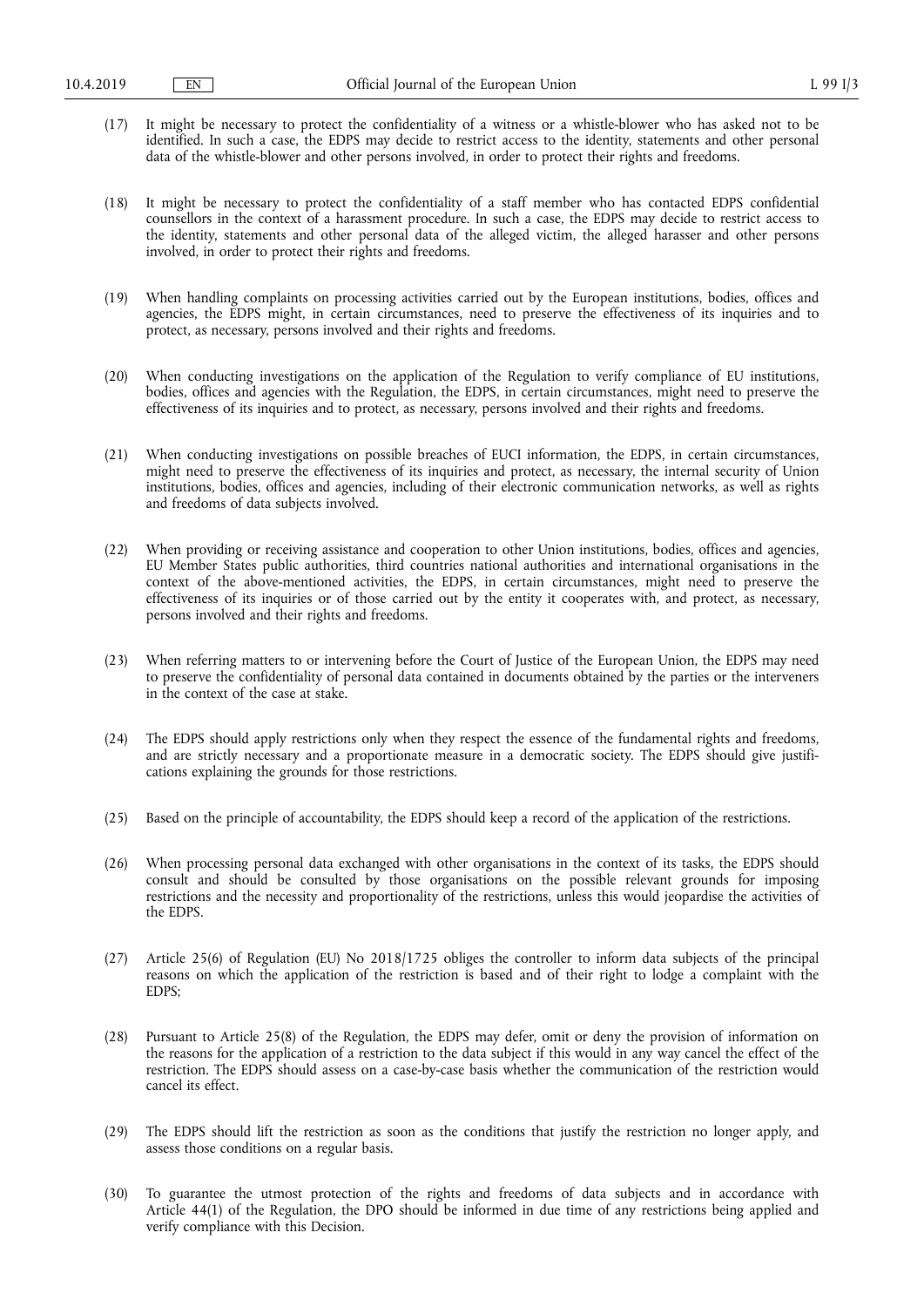(31) The application of the above-mentioned restrictions is without prejudice to the possible application of the provisions of Article 16(5) and 17(4), relating, respectively, to the right of information when data have not been obtained from the data subject, and to the right of access by the data subject.

HAS ADOPTED THIS DECISION:

# *Article 1*

#### **Subject matter and scope**

This Decision lays down rules relating to the conditions under which the EDPS may restrict the application of Articles 14 to 20, 35 and 36, as well as Article 4 thereof based on Article 25 of the Regulation.

# *Article 2*

#### **Restrictions**

1. In accordance with Article 25(1) of the Regulation, the EDPS may restrict the application of Articles 14 to 20, 35 and 36, as well as Article 4 thereof, in so far as its provisions correspond to the rights and obligations provided for in Articles 14 to 20, when:

- (a) conducting administrative inquiries, pre-disciplinary, disciplinary and suspension proceedings, on the basis of Article 86 of the Staff Regulations of Officials of the European Union ( 3 ) and in accordance with Annex IX thereto as well as EDPS Decision of 23 April 2015, and may notify cases to IDOC or OLAF. Relevant restrictions may be based on Article  $25(1)(c),(g)(h)$  of the Regulation;
- (b) ensuring that EDPS staff members may confidentially report facts where they believe there are serious irregularities as regulated by the EDPS Decision on internal rules concerning whistleblowing of 14 June 2016. Relevant restrictions may be based on Article 25(1)(h) of the Regulation;
- (c) ensuring that EDPS staff members may confidentially report to confidential counsellors in the context of a harassment procedure as defined by the EDPS Decision of 10 December 2014. Relevant restrictions may be based on Article  $25(1)$ (h) of the Regulation;
- (d) conducting investigations on subject matters of complaints on processing activities carried out by the European institutions, bodies, offices and agencies, pursuant to Article 57(1) (e) of the Regulation. Relevant restrictions may be based on Article  $25(1)(c),(g)(h)$  of the Regulation;
- (e) conducting investigations on the application of the Regulation to verify compliance of EU institutions, bodies, offices and agencies, pursuant to Article 57(1)(f) of the Regulation. Relevant restrictions may be based on Article  $25(1)(c)$ , (g)(h) of the Regulation;
- (f) conducting investigations on possible breaches of EUCI information, based on EDPS Decision of 18 February 2014 amending its rules on security for EUCI. Relevant restrictions may be based on Article  $25(1)(c),(d)(g)(h)$  of the Regulation;
- (g) conducting internal audits in relation to all the activities and departments of the EDPS. Relevant restrictions may be based on Article  $25(1)(c),(g)(h)$  of the Regulation;
- (h) providing or receiving assistance and cooperation to and from other Union institutions, bodies, offices and agencies, in the context of the above-mentioned activities, as set out in relevant service level agreements, memoranda of understanding and cooperation agreements; Relevant restrictions may be based on Article 25(1)(c),(d)(g)(h) of the Regulation;
- (i) providing or receiving assistance and cooperation to and from third countries national authorities and international organisations, upon their request or by its own initiative, as provided for in Article 51 of the Regulation. Relevant restrictions may be based on Article 25(1)(c),(g)(h) of the Regulation;

<sup>(</sup> 3 ) Regulation (EEC, Euratom, ECSC) No 259/68 of the Council of 29 February 1968 laying down the Staff Regulations and the Conditions of Employment of Other Servants of the European Communities and instituting special measures temporarily applicable to officials of the Commission (OJ L 56, 4.3.1968, p. 1).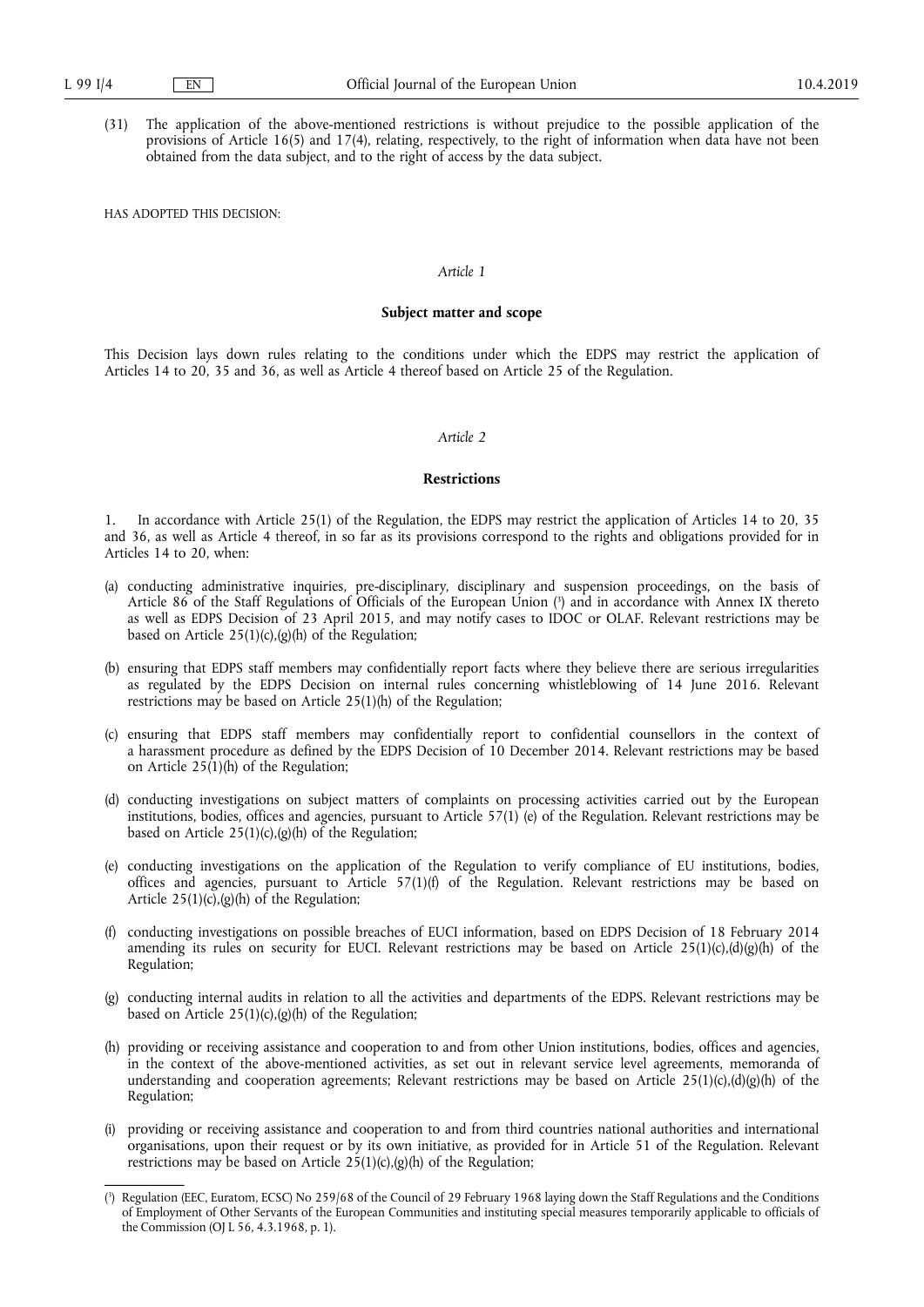- (j) providing or receiving assistance and cooperation to and from EU Member States public authorities, upon their request or by its own initiative. Relevant restrictions may be based on Article 25(1)(c),(g)(h) of the Regulation;
- (k) processing personal data in documents obtained by the parties or the interveners in the context of the case at stake when referring matters to or intervening before the Court of Justice of the European Union, based on Article 58(4) of the Regulation. Relevant restrictions may be based on Article 25(1)(e) of the Regulation;

2. The categories of data include identification data of a natural person, contact information, professional roles and tasks, information on private and professional conduct and performance, and financial data.

3. Any restriction shall respect the essence of the fundamental rights and freedoms and be necessary and proportionate in a democratic society.

4. A necessity and proportionality test shall be carried out on a case-by-case basis before restrictions are applied. Restrictions shall be limited to what is strictly necessary to achieve the set objectives.

5. The EDPS shall file, for accountability purposes, a record describing the reasons for the restrictions applied, which grounds among those listed in paragraph 1 apply and the outcome of the necessity and proportionality test. Those records shall be part of an ad hoc register, which shall made available on request to the EDPS. A report on the application of Article 25 of the Regulation shall be made available periodically.

6. When processing personal data exchanged with other organisations in the context of its tasks, the EDPS shall consult and shall be consulted by those organisations on the possible relevant grounds for imposing restrictions and the necessity and proportionality of the restrictions, unless this would jeopardise the activities of the EDPS.

# *Article 3*

# **Risks to the rights and freedoms of data subjects**

The assessment of the risks to the rights and freedoms of data subjects whose personal data may be subject to restrictions, as well as their retention period, are referenced in the record of the relevant processing activities in accordance with Article 31 of the Regulation and, if applicable, in relevant data protection impact assessments based on Article 39 of the Regulation.

#### *Article 4*

#### **Storage periods and safeguards**

The EDPS shall implement safeguards to prevent abuse or unlawful access or transfer of personal data that may be subject to restrictions. These safeguards shall include technical and organisational measures and be detailed, as necessary, in EDPS internal decisions, procedures and implementing rules. The safeguards shall include:

- (a) an adequate definition of roles, responsibilities and procedural steps;
- (b) if applicable, a secure electronic environment which prevents unlawful or accidental access or transfer of electronic data to unauthorised persons;
- (c) if applicable, secure storage and processing of paper-based documents.
- (d) due monitoring of restrictions and a periodical revision, which shall be done at least every six months. A revision must also be carried out when essential elements of the case at hand change. The restrictions shall be lifted as soon as the circumstances that justify them no longer apply.

# *Article 5*

#### **Information to and review by the Data Protection Officer**

1. The EDPS DPO shall be informed without undue delay whenever the data subject rights are restricted in accordance with this Decision and shall be provided access to the record and any documents underlying factual and legal elements.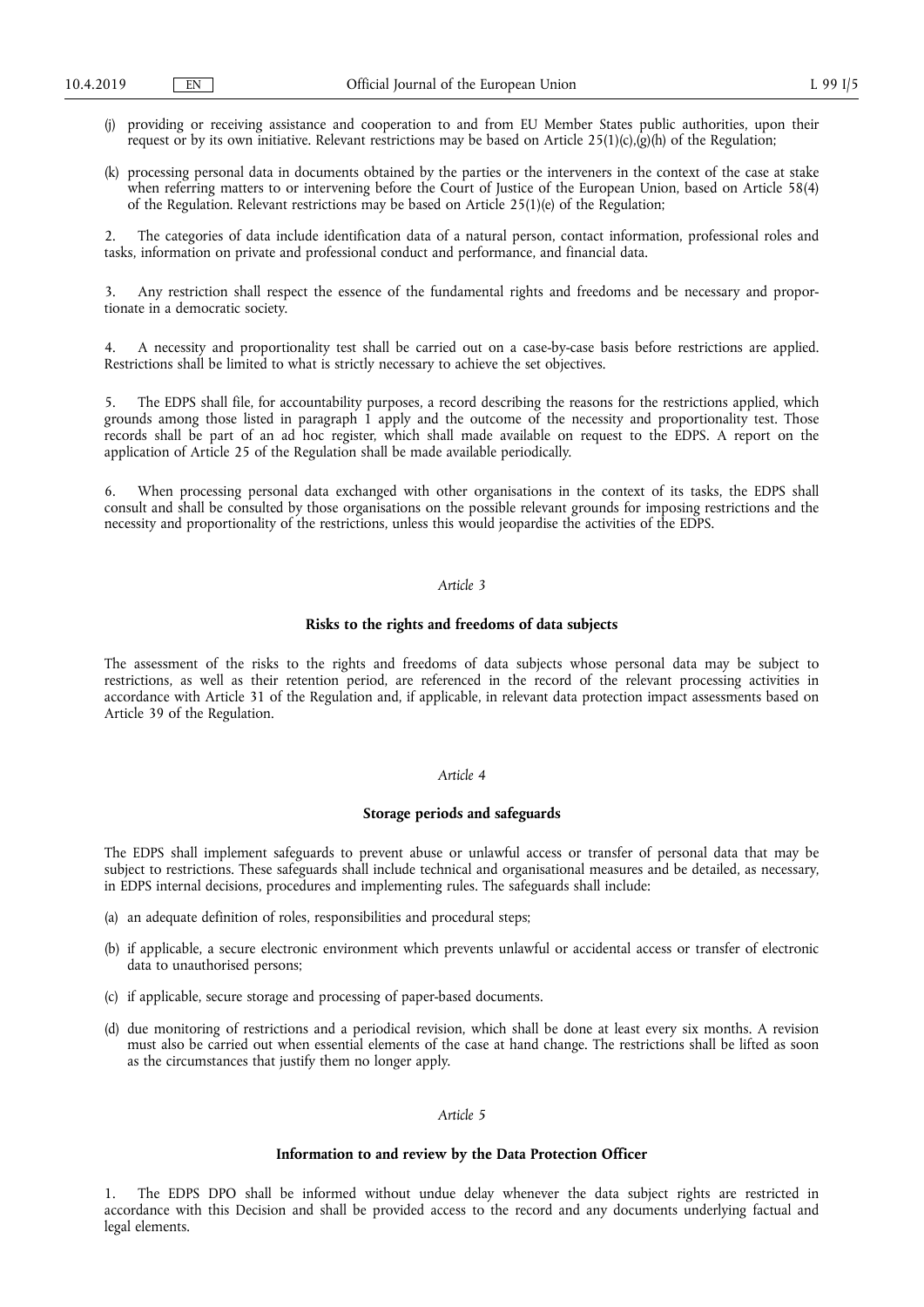2. The EDPS DPO may request to review the application of the restriction. The EDPS shall inform its DPO in writing about the outcome of the requested review.

The involvement of the EDPS DPO in the restrictions procedure, including information exchanges, shall be documented in the appropriate form.

## *Article 6*

#### **Information to data subjects on restrictions to their rights**

1. The EDPS shall include in the data protection notices published on its website general information to the data subjects related to the potential restrictions of all data subjects' rights described in Article 2(1). The information shall cover which rights may be restricted, the reasons and the potential duration of the restriction.

2. Additionally, the EDPS shall inform data subjects individually on present or future restrictions of their rights without undue delay and in a written form, as further specified in Articles  $\dot{7}$ , 8 and 9.

## *Article 7*

# **Right to information to be provided to data subjects and communication on data breaches**

Where in the context of the activities mentioned in this Decision, the EDPS restricts, wholly or partly, their rights mentioned in Articles 14 to 16 and 35 of the Regulation, data subjects shall be informed of the principal reasons on which the application of the restriction is based, and of their right to lodge a complaint with the EDPS as well as seeking a judicial remedy before the Court of Justice of the European Union.

2. The EDPS may defer, omit or deny the provision of information concerning the reasons for the restriction referred to in paragraph 1 for as long as it would cancel the effect of the restriction. This assessment shall take place on a caseby-case basis.

# *Article 8*

# **Data subjects' right of access, rectification, erasure and restriction of processing**

1. Where in the context of the activities mentioned in this Decision, the EDPS restricts, wholly or partly, the right of access to personal data, the right to rectification, erasure, and restriction of processing, as referred to in Articles 17 to 20 respectively of the Regulation, it shall inform the data subject concerned, in its reply to their request, of the principal reasons on which the application of the restriction is based, and of the possibility of lodging a complaint with the EDPS or of seeking a judicial remedy before the Court of Justice of the European Union.

2. Where the right of access is wholly or partly restricted, the EDPS, when investigating the complaint, shall only inform the data subject of whether the data have been processed correctly and, if not, whether any necessary corrections have been made, in accordance with Article 25(7) of the Regulation.

3. The EDPS may defer, omit or deny the provision of information concerning the reasons for the restriction referred to in paragraph 1 and 2 if it would cancel the effect of the restriction. This assessment shall take place on a case-by-case basis.

#### *Article 9*

# **Confidentiality of electronic communication**

1. The EDPS, under exceptional circumstances, and in line with the provisions and the rationale of Directive 2002/58/EC, may restrict the right to confidentiality of electronic communications, as referred to in Article 36 of the Regulation. In this case, the EDPS shall detail circumstances, grounds, relevant risks and related safeguards in specific internal rules.

2. Where the EDPS restricts the right to confidentiality of electronic communications, it shall inform the data subject concerned, in its reply to their request, of the principal reasons on which the application of the restriction is based, and of the possibility of lodging a complaint with the EDPS or of seeking a judicial remedy before the Court of Justice of the European Union.

3. The EDPS may defer, omit or deny the provision of information concerning the reasons for the restriction referred to in paragraph 1 and 2 for as long as it would cancel the effect of the restriction. This assessment shall take place on a case-by-case basis.